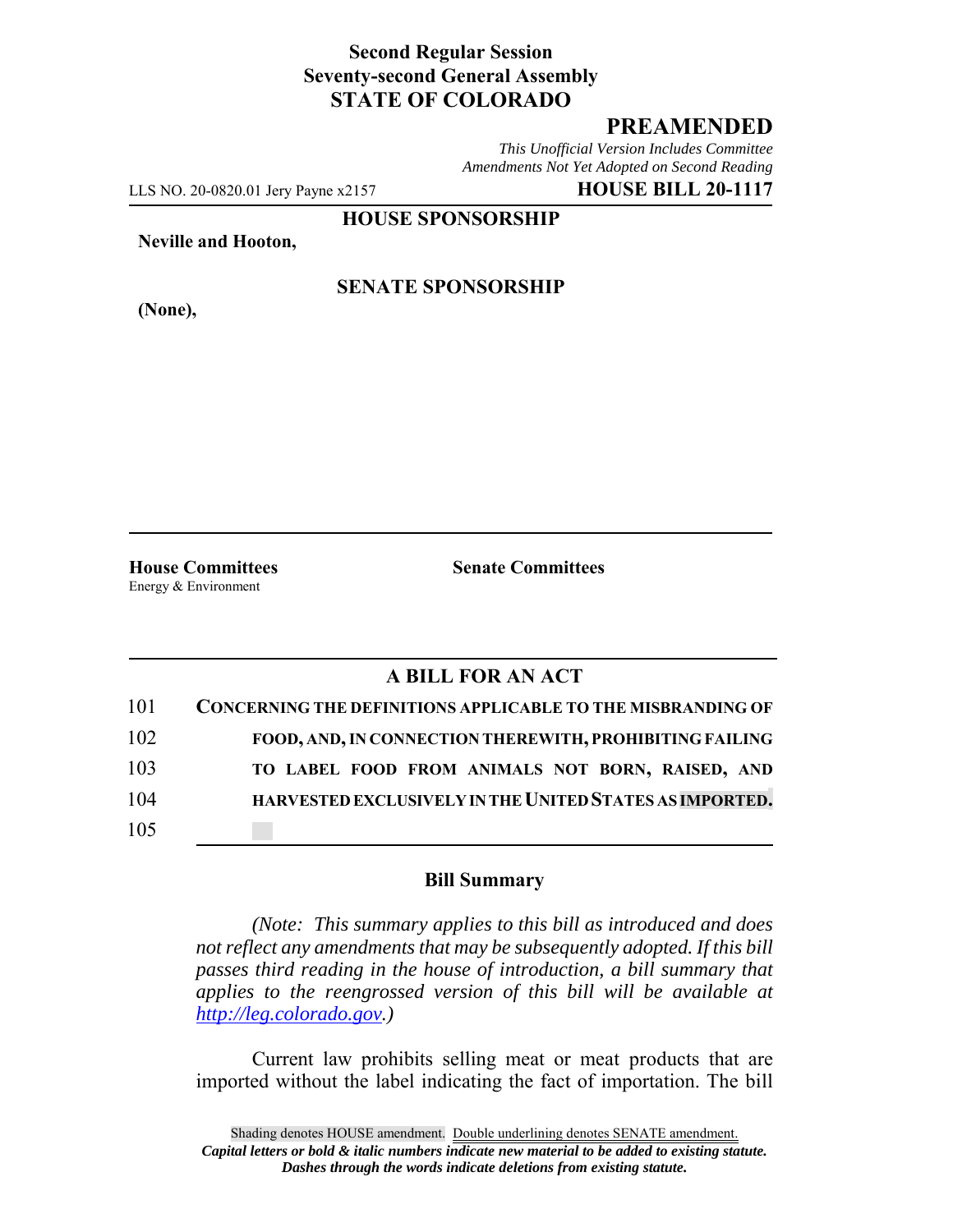expands this to cover any meat derived from animals that were not born, raised, and harvested exclusively in the United States.

The bill provides that food is misbranded as "meat" or a cut of meat if it does not come from animals and that lab-grown meat is misbranded as "meat" or a cut of meat unless labeled as "lab-grown" or "artificially cultured".

1 *Be it enacted by the General Assembly of the State of Colorado:* 2 **SECTION 1.** In Colorado Revised Statutes, 25-5-411, **amend** (1) 3 introductory portion and  $(1)(n)$  as follows: 4 **25-5-411. Definitions of "misbranding".** (1) A food shall be 5 deemed to be IS misbranded:  $(1)$  (I) If it is meat imported from without OUTSIDE the boundaries 7 of the United States OR DERIVED FROM ANIMALS THAT WERE NOT BORN, 8 RAISED, AND HARVESTED EXCLUSIVELY IN THE UNITED STATES or if it is 9 a meat product containing such THIS TYPE OF meat unless it bears labeling 10 stating the fact that it is imported meat or that it contains imported meat. 11 (II) Any person who sells or offers for sale in this state any meat 12 imported from without OUTSIDE the boundaries of the United States OR 13 DERIVED FROM ANIMALS THAT WERE NOT BORN, RAISED, AND HARVESTED 14 EXCLUSIVELY IN THE UNITED STATES or any meat product containing such 15 imported THIS TYPE OF meat without labeling such THE meat or meat 16 product stating that it is imported MEAT or contains imported meat is 17 guilty of a misdemeanor and, upon conviction thereof, shall be punished 18 by a fine of not less than one hundred dollars nor more than one thousand 19 dollars, or by imprisonment in the county jail for not less than thirty days 20 nor more than ninety days, or by both such THE fine and imprisonment. 21

22 **SECTION 2. Act subject to petition - effective date -**